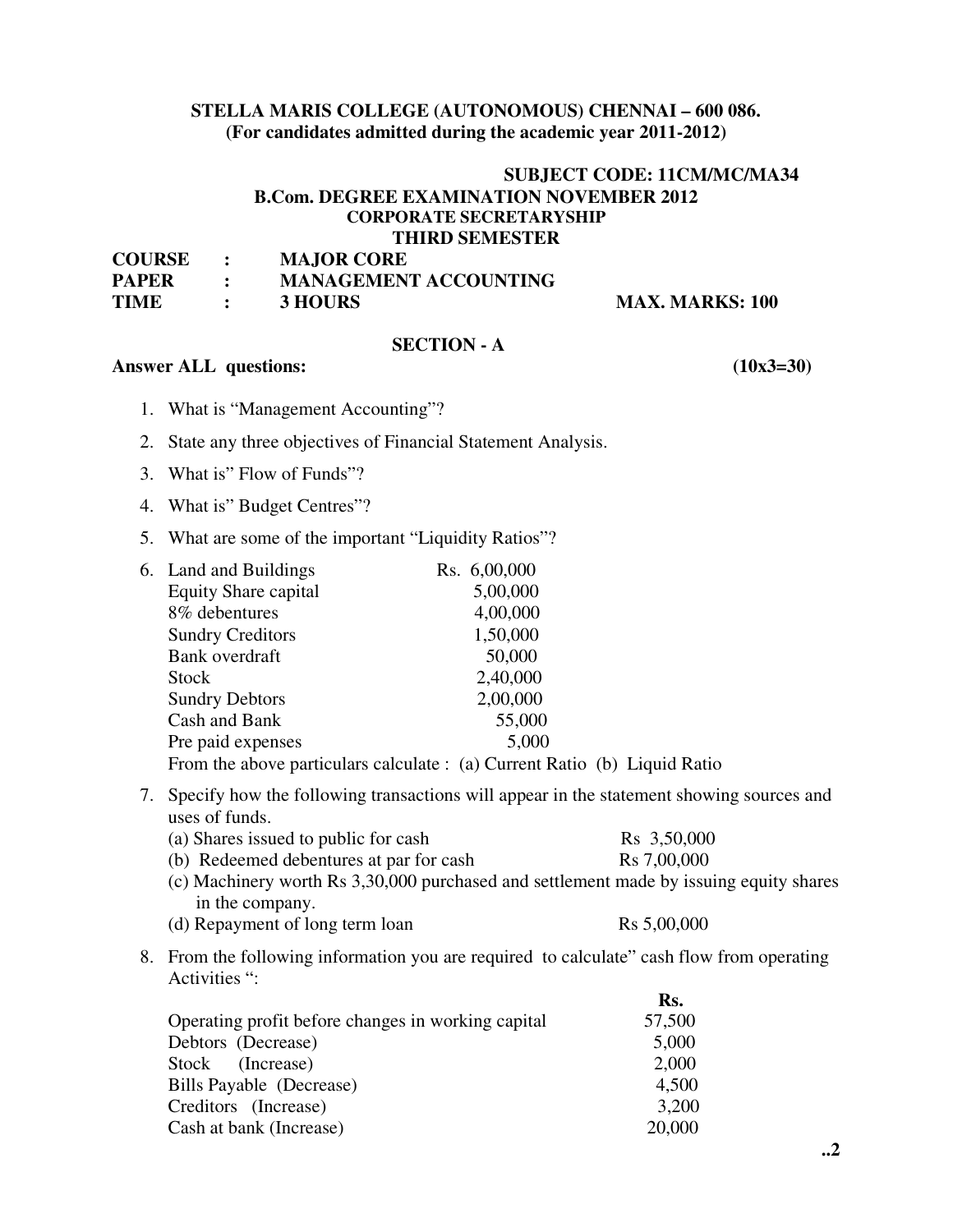9. From the following particulars prepare a "Purchase Budget" for 2011 when the estimated price per kg of material are :  $A - Re 1/-$ :  $B - Rs 2/-$ :  $C - Rs 3/-$ **Materials Estimated Consumption of Materials (kg) in 2011**  A 2,00,000<br>B 3.00.000 B 3,00,000 C 4,00,000

**Materials Opening Stock in Jan 2011 Estimated Closing Stock in Dec 2011**  A 20,000 25,000 B  $40,000$  30,000  $C = 50,000$  40,000

| 10. From the following information calculate Funds from operations: |              |  |
|---------------------------------------------------------------------|--------------|--|
| General expenses Paid                                               | Rs. 3,00,000 |  |
| Depreciation on fixed Assets                                        | 60,000       |  |
| Loss on sale of old machinery                                       | 3,000        |  |
| Goodwill written off                                                | 18,000       |  |
| Loss on sale of Furniture                                           | 600          |  |
| Profit on sale of Land & Building                                   | 2,00,000     |  |
| Net profit for the year                                             | 3,18,000     |  |

# **SECTION - B**

#### Answer any FIVE questions : (5x8=40)

11. Prepare a Comparative Balance Sheet from the following Balance sheets. Balance Sheet of NEW INDIA LTD as on 2004 & 2005.

| <b>Liabilities</b>   | 2004     | 2005     | <b>Assets</b>       | 2004     | 2005     |
|----------------------|----------|----------|---------------------|----------|----------|
|                      | Rs.      | Rs.      |                     | Rs.      | Rs.      |
| <b>Share Capital</b> | 30,000   | 60,000   | <b>Fixed Assets</b> | 80,000   | 1,02,000 |
| Reserves             | 12,000   | 10,000   | Debtors             | 10,000   | 20,000   |
| Debentures           | 60,000   | 60,000   | Bank                | 12,000   | 8,000    |
|                      | 1,02,000 | 1,30,000 |                     | 1,02,000 | 1,30,000 |

12. From the following information of a company for the year 2008 & 2009, prepare a Common Size Income Statement and write your comments on the performance of the company.

|                                            | 2008     | 2009     |
|--------------------------------------------|----------|----------|
|                                            | Rs.      | Rs.      |
| Net Sales                                  | 1,00,000 | 1,10,000 |
| Cost of goods sold                         | 60,000   | 65,700   |
| Selling, General & administrative Expenses | 30,000   | 37,000   |
| Interest paid                              | 3,000    | 6,200    |
| <b>Interest Received</b>                   | 2,000    | 3,300    |
| Income Tax                                 | 50%      | 50%      |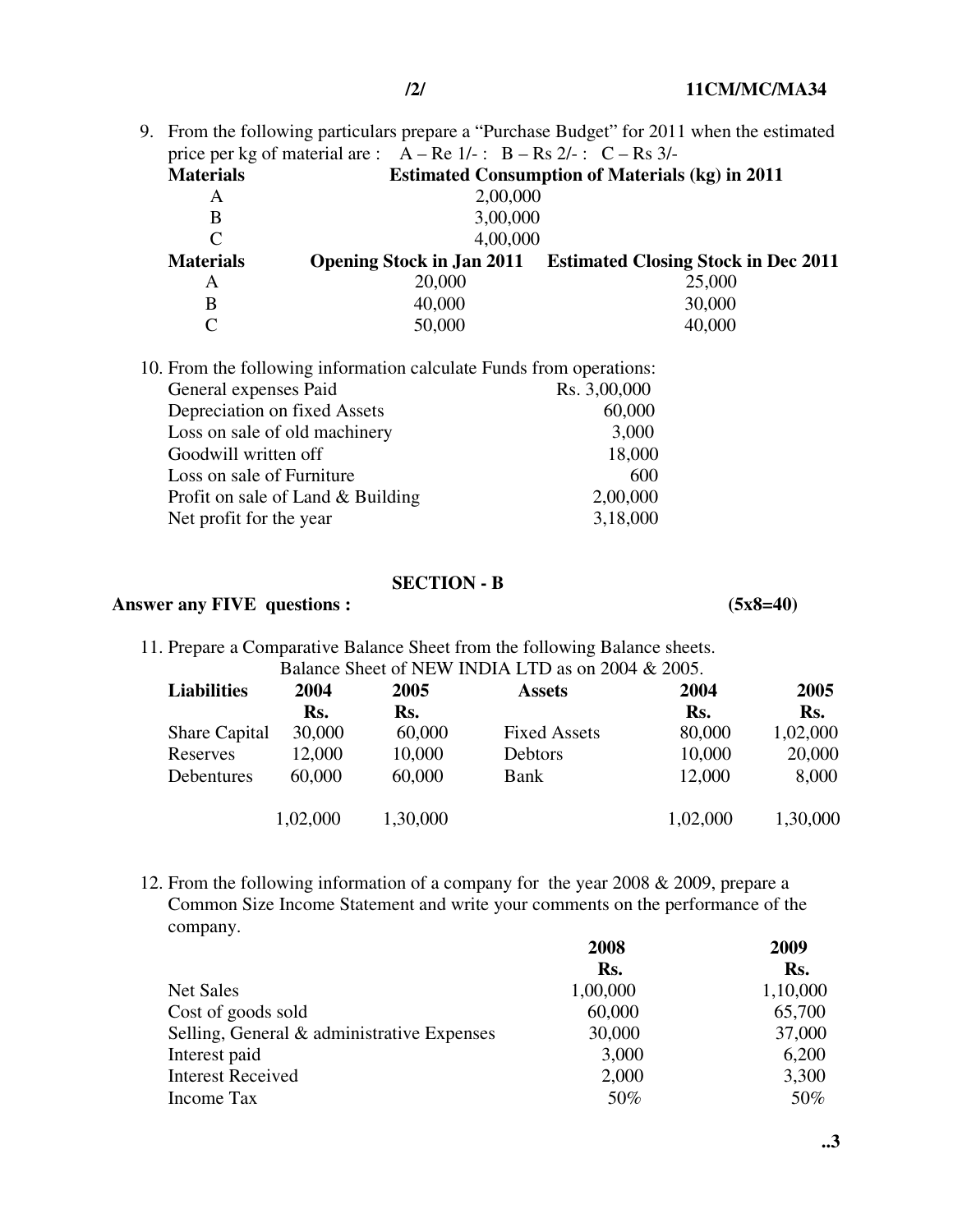13. From the extracts of the Balance Sheet and additional information provided, you are required to identify how the transactions affect statement showing sources and uses of funds.

| <b>Particulars</b>                                                                   | 2009     | 2010     |  |
|--------------------------------------------------------------------------------------|----------|----------|--|
|                                                                                      | Rs.      | Rs.      |  |
| <b>Equity Share Capital</b>                                                          | 2,00,000 | 3,00,000 |  |
| <b>Share Premium</b>                                                                 | 60,000   | 80,000   |  |
| 9% Debentures                                                                        | 1,80,000 | 1,80,000 |  |
| Additional information : 9% debentures worth Rs 50,000 was redeemed during the year. |          |          |  |

14. From the following Profit & Loss a/c for the year ended 2009, You are required to prepare Funds from operations.

|                                | Rs.       |                                 | Rs.       |
|--------------------------------|-----------|---------------------------------|-----------|
| To Rent paid                   | 3,00,000  | By Gross Profit                 | 16,00,000 |
| To Salaries Paid               | 2,00,000  | By Profit on sale of office car | 4,000     |
| To Provision for depreciation  | 75,000    | By Dividend Received            | 3,000     |
| To Commission paid             | 5,000     |                                 |           |
| To general Reserve             | 8,000     |                                 |           |
| To Loss on sale of investments | 3,000     | By Refund of Tax                | 7,000     |
| To discount on issue of shares |           |                                 |           |
| written off                    | 2,000     |                                 |           |
| To provision for legal damages | 3,000     |                                 |           |
| To Provision for Taxation      | 1,75,000  |                                 |           |
| To Net Profit c/d              | 8,43,000  |                                 |           |
|                                | 16,14,000 |                                 | 16,14,000 |

15. The following are the ratios of a trading concern. :

| <b>Debtors Velocity</b>   | 3 months                                                            |
|---------------------------|---------------------------------------------------------------------|
| <b>Stock Velocity</b>     | 8 months                                                            |
| <b>Creditors Velocity</b> | 2 months                                                            |
| <b>Gross Profit Ratio</b> | 25%                                                                 |
|                           | (a) The gross profit for the year ended amounted to Rs $4,00,000$ . |

- (b) Closing Stock of the year is Rs 10,000 more than the opening stock.
- (c) Bills receivable Rs 25,000 and Bills Payable Rs 10,000

Find out (i) Sales (ii) Sundry debtors (iii) Closing Stock (iv) Sundry Creditors

16. From the following information you are required to calculate Pay-out ratio and Retained Earnings Ratio.:

|                           | Rs.            |
|---------------------------|----------------|
| Net Profit                | 10,000         |
| Provision for Tax         | 5,000          |
| Preference Dividend       | 2,000          |
| Number of equity shares   | $3,000$ shares |
| Dividend per Equity Share | Re. 0.40       |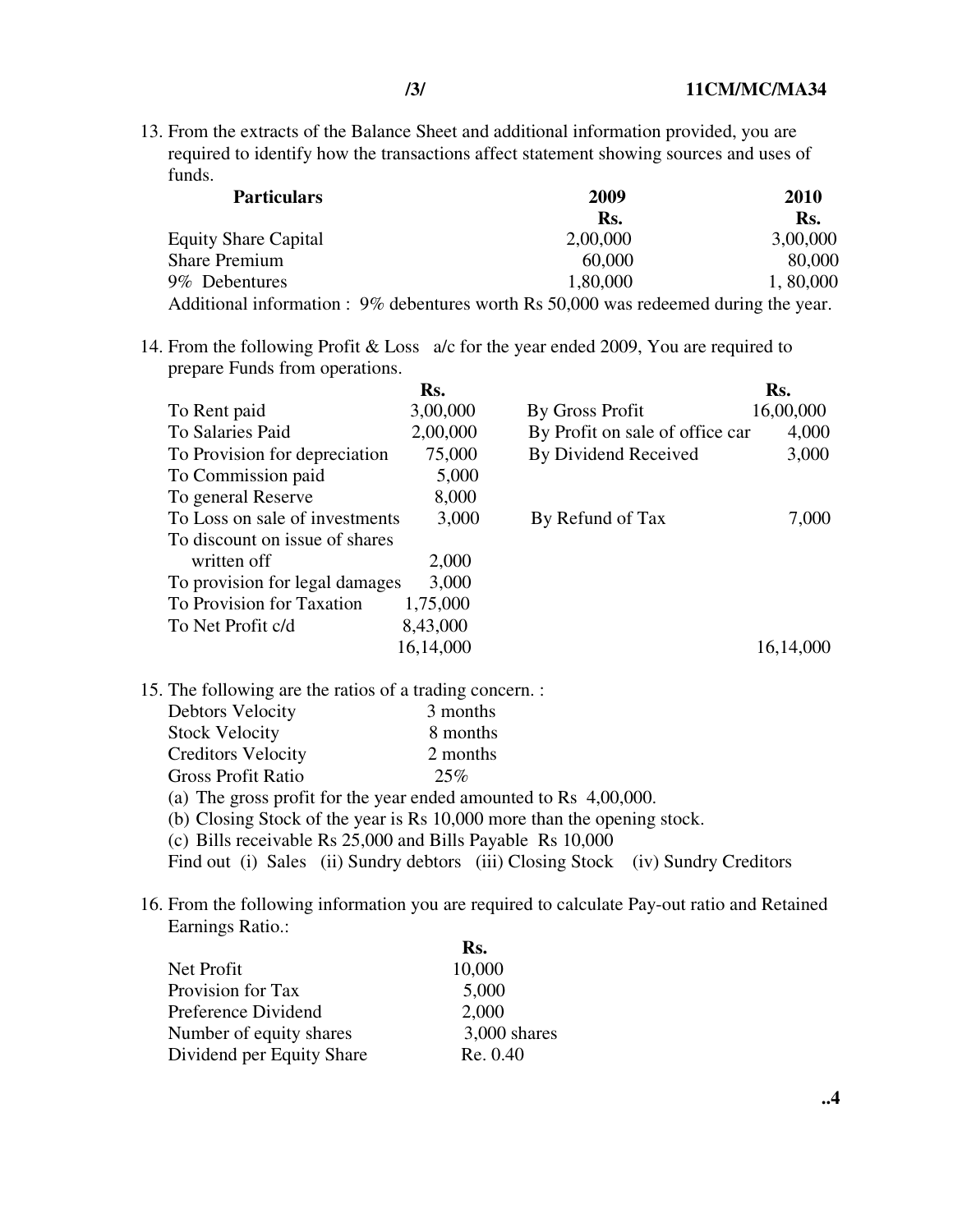**/4/ 11CM/MC/MA34**

17. From the following information prepare a Cash Budget for the months January to April.

| <b>Months</b> | <b>Expected Sales</b> | <b>Months</b> | <b>Expected Purchases</b> |
|---------------|-----------------------|---------------|---------------------------|
|               | Rs.                   |               | Rs.                       |
| January       | 60,000                | January       | 48,000                    |
| February      | 40,000                | February      | 80,000                    |
| March         | 45,000                | March         | 81,000                    |
| April         | 40,000                | April         | 90,000                    |

Wages to be paid to workers amounted to Rs 5,000 each month.

Opening cash balance on  $1<sup>st</sup>$  January Rs 8,000.

- The following decisions of the management was to be implemented in the future:
- (a) In case of deficit of funds within the limit of Rs 10,000 arrangements can be made with the bank.
- (b) In case of deficit of funds exceeding Rs 10,000 but within a limit of Rs 42,000, issue of debentures is to be preferred.
- (c) In case of deficit of funds exceeding Rs 42,000, issue of shares is to be preferred.

# **SECTION - C**

#### Answer any TWO questions : (2x15=30)

- 18. From the following information you are required to prepare a Balance Sheet:
	- (a) Current Ratio 1.75
	- (b) Liquid ratio 1.25
	- (c) Stock Turnover Ratio (Cost of Sales / Closing Stock  $) 9$ .
	- (d) Gross profit Ratio 25%
	- (e) Debt Collection Period  $-1\frac{1}{2}$  months
	- (f) Reserves and Surplus to Capital 0.2
	- (g) Turnover to fixed Assets (based on cost of sale  $s$ ) 1.2
	- (h) Capital gearing Ratio 0.6
	- (i) Fixed Assets to Net Worth 1.25
	- (i) Sales for the year  $-$  Rs 12,00,000

| 19. Liabilities             | 2009<br>Rs. | 2010<br>Rs. | <b>Assets</b>                          | 2009<br>Rs. | 2010<br>Rs. |
|-----------------------------|-------------|-------------|----------------------------------------|-------------|-------------|
| <b>Share Capital</b>        | 2,00,000    | 3,00,000    | Buildings at cost<br>Plant & machinery | 1,50,000    | 2,30,000    |
|                             |             |             | At cost                                | 2,60,000    | 3,20,000    |
| <b>General Reserve</b>      |             | 11,000      | Less: Depreciation                     | (85,000)    | (95,000)    |
| Profit & loss a/c           | 40,000      | 85,000      | <b>Current Assets:</b>                 |             |             |
| 5% debentures               | 1,00,000    | 75,000      | <b>Stock</b>                           | 65,000      | 69,000      |
| <b>Current Liabilities:</b> |             |             | Sundry debtors                         | 15,000      | 18,000      |
| Sundry creditors            | 60,000      | 1,04,000    | Bank                                   | 25,000      | 48,000      |
| Taxation                    | 20,000      | 5,000       |                                        |             |             |
| Proposed dividend           | 10,000      | 10,000      |                                        |             |             |
|                             | 4,30,000    | 5,90,000    |                                        | 4,30,000    | 5,90,000    |
|                             |             |             |                                        |             |             |

Additional information:

 During the year 2010, Plant costing Rs. 15,000 ( Accumulated depreciation there on Rs. 8,000) was sold for Rs. 5,000.

You are required to prepare Funds Flow Statement.